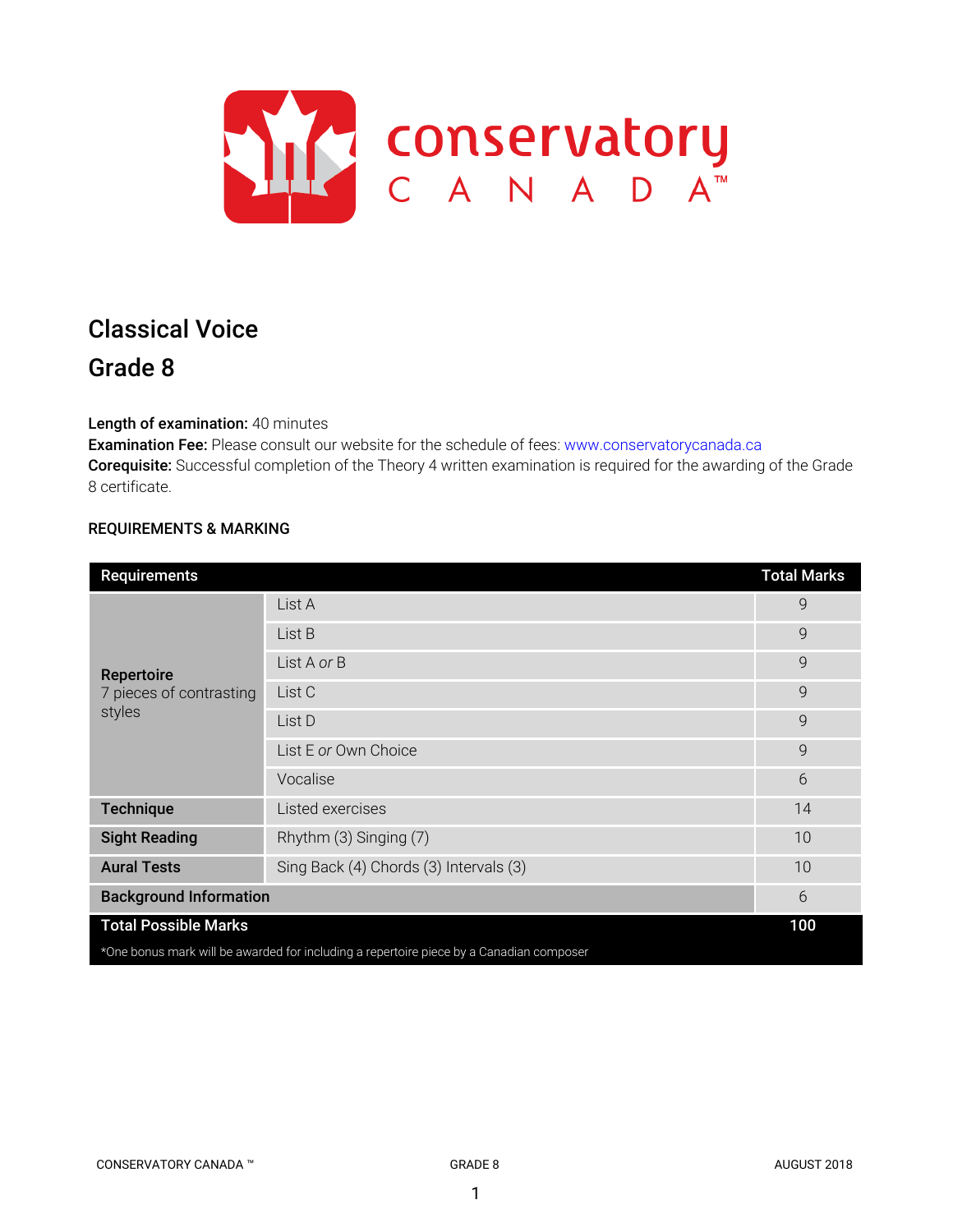## **REPERTOIRE**

- Candidates must be prepared to sing seven pieces varying in key, tempo, mood, and subject, with at least three different composers being represented to receive full marks:
	- *One* List A piece
	- *One* List B piece
	- *One* List A *or* List B piece
	- *One* List C piece
	- *One* List D piece
	- *One* List E *or* Own Choice piece
	- *One* Vocalise
- Own Choice selection:
	- This piece may be chosen from the repertoire list (Classical or Contemporary Idioms) or may be a free choice (not chosen from the repertoire list).
	- Free choice pieces do not require approval.
	- Must be at or above the Grade 8 level (can be more than one level above).
	- This piece must be suitable for the candidate's voice and age.
	- Vocal duets are acceptable, provided the candidate's part is equivalent in difficulty to Grade 8, and a second vocalist covers the second part. The second part may be sung by the teacher.
- The vocalise must be sung to the five vowels listed in the technical exercises, changing them throughout the vocalise. Each vowel must be used. Memorization is encouraged, but not required.
- English, Italian, and one other language must be represented in the repertoire choices.
- All pieces must be sung from memory (except the vocalise) and may be transposed to suit the compass of the candidate's voice.
- Approval is required for Group pieces chosen from outside the repertoire list. The score must be provided to the Registrar (registrar@conservatorycanada.ca) with the requested Grade level and List. Approvals are free of charge and candidates will be furnished with an approval letter to present to the examiner at the examination.
- Due to time and space constraints, Musical Theatre selections may not be performed with choreography, costumes, props, or dance breaks.
- Repertoire written by Canadian composers is encouraged, although not required. One bonus mark will be awarded for including a Group piece or Own Choice piece by a Canadian composer. Canadian composers are indicated in the repertoire lists with an asterisk (\*).
- Any standard edition of the music may be used for the examination, without prior approval. Downloaded online copies must belong to the public domain or be authentic, purchased copies for which the candidate has obtained rights to use. Photocopies of pieces held without permission are not to be used for examinations.
- All pieces published in the Conservatory Canada New Millennium Series Voice, Grade 8, may be used.

## TECHNICAL TESTS

Candidates must be prepared to sing any or all of the exercises below, in the following manner:

- Must be sung to vowels as requested by the examiner, (IPA): ee [*i*],ay [*e*], ah [*a*], oh [*o*], oo [*u*]. Solfege syllables/tonic sol-fa names may *not* be used. Assessment of vowel quality will be stressed.
- Sung without accompaniment.
- A different starting pitch for each exercise will be given by the Examiner. The candidate may request an alternate starting note and teachers may include a candidate's preferred range for each exercise with the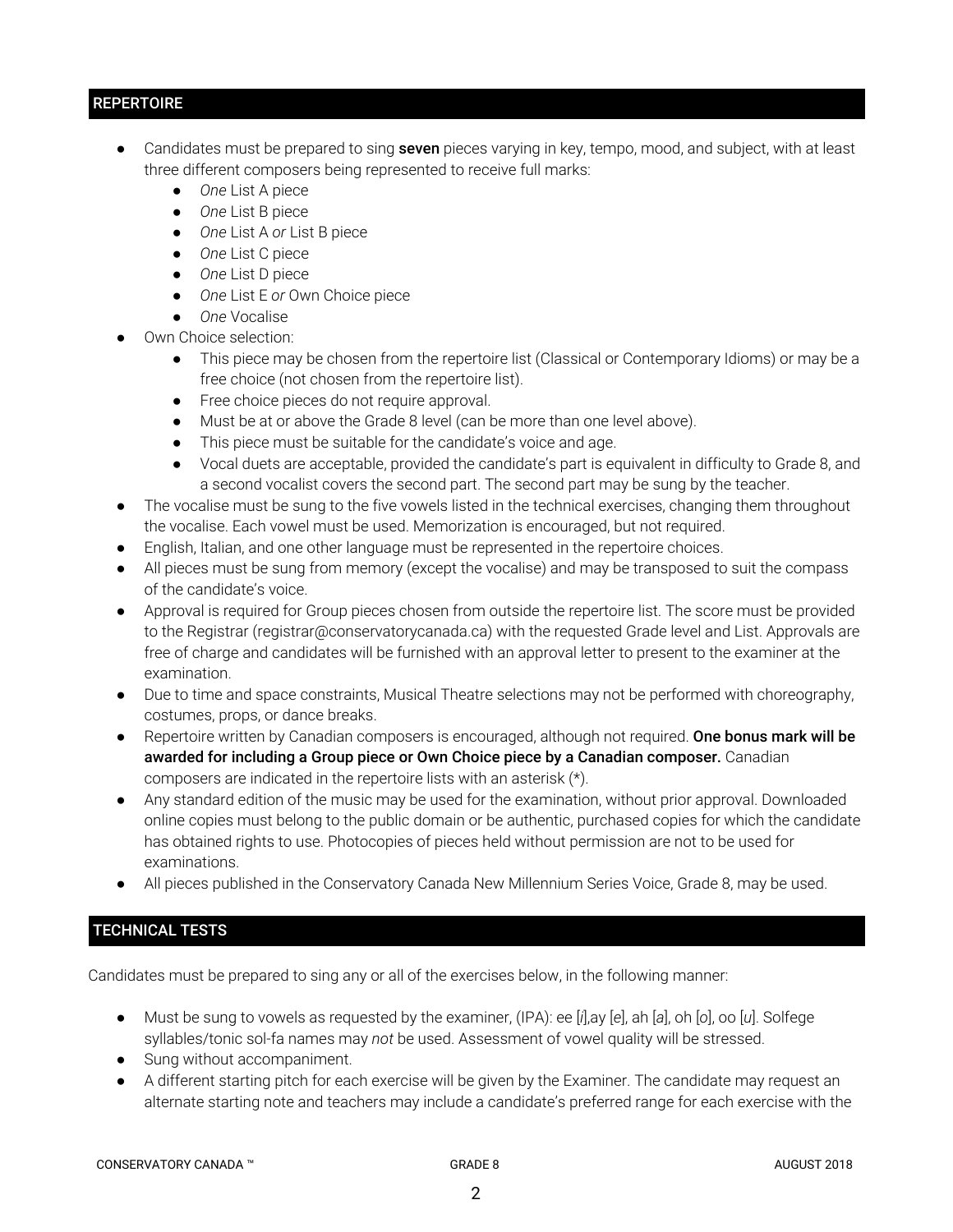repertoire list submitted to the Examiner. This must include more than one starting note and is designed to aid the Examiner in understanding the candidate's vocal range.

- Metronome markings are to be regarded as minimum speeds.
- Exercises must be sung in one breath, unless a breath mark is indicated by a comma. In some cases, optional breath marks are included in parenthesis.
- Slurs indicate legato singing; staccato marks indicate staccato singing.



 $\bullet$  =  $\bullet$  Harmonic minor (scale & arpeggio)



 $\bullet = 66$  Natural minor (scale & arpeggio)



 $\bullet$  = 80 Melodic minor scale pattern



 $\bullet$  = 76 Major scale triplet pattern



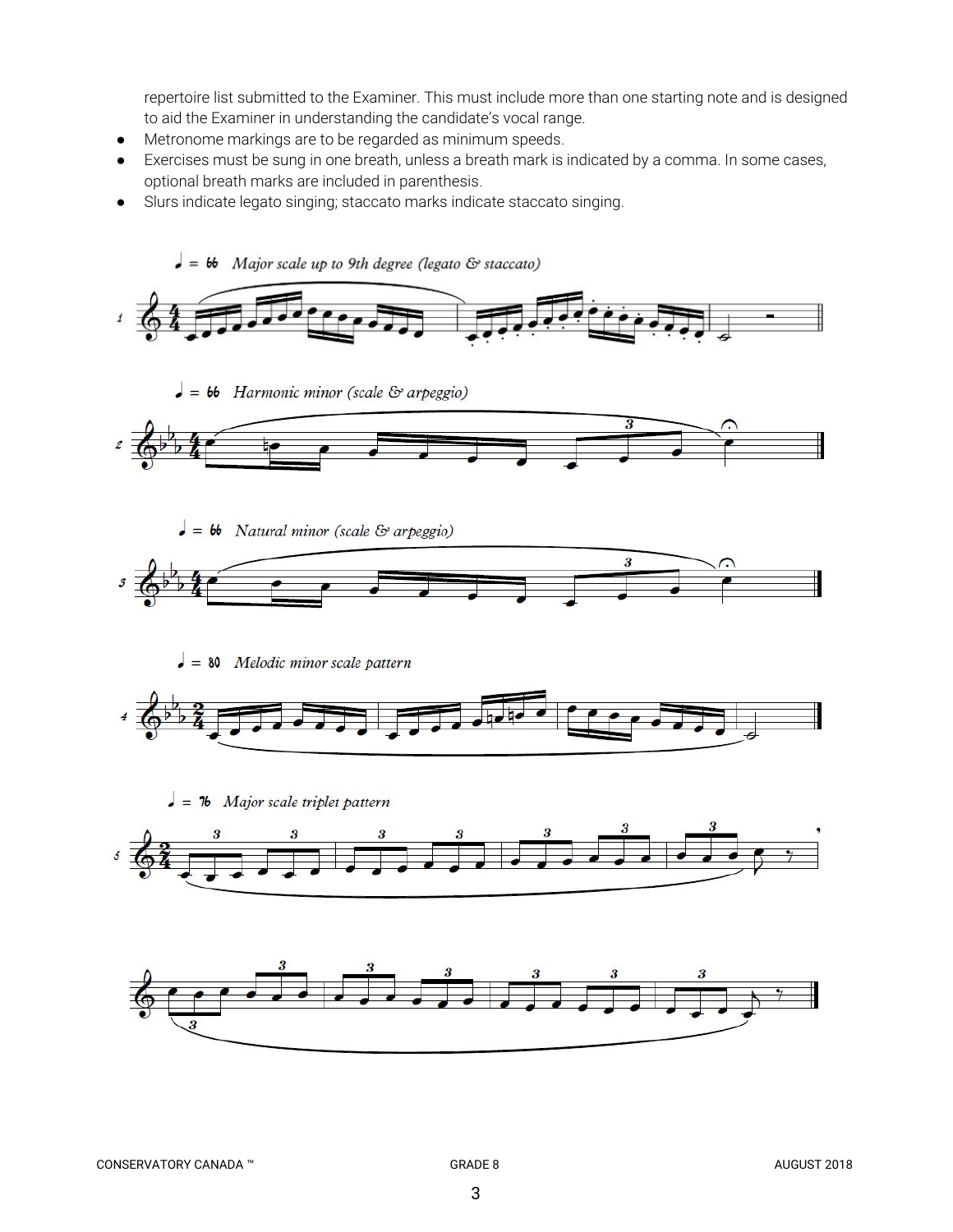



 $\bullet$  =  $\bullet$ b Minor arpeggio pattern (legato & staccato)



 $\bullet$  = 80 Major scale pattern (legato & staccato)



 $\bullet = 60$  Chromatic scale (legato & staccato)



# SIGHT READING

Candidates will be given a brief period to scan the score for the following two tests:

## Rhythm

Tap or clap (at the candidate's choice) a rhythm, 4 bars in length.

- Time signature may be either 3/4, 4/4 or 6/8.
- Note values may include sixteenth, eighth, dotted eighth, triplet eighth, quarter, dotted quarter, half, dotted half and whole.
- Rest values may include eighth, quarter, half and whole.
- Tied notes and syncopations may be used.

#### *Example:*

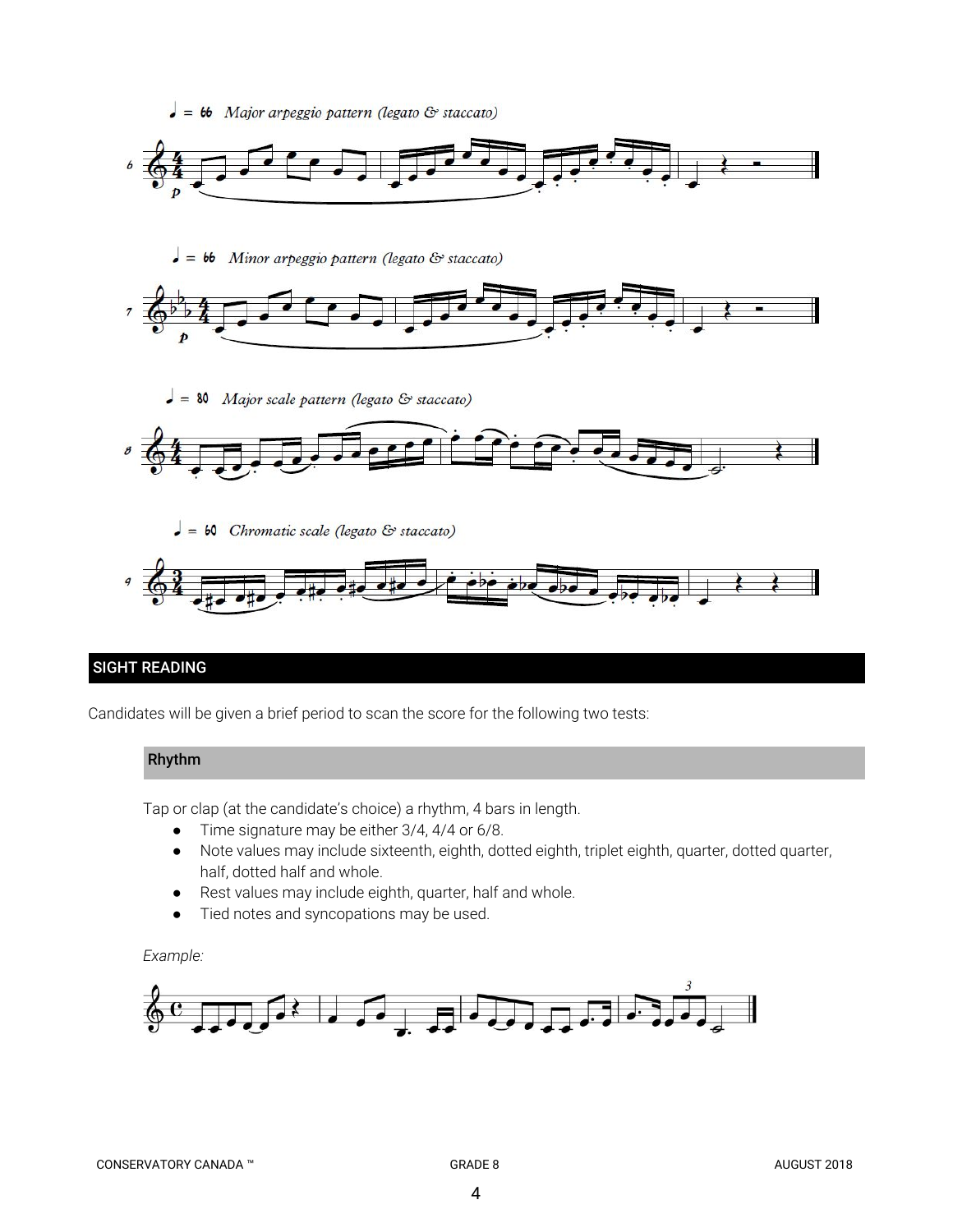## Singing

Sing at sight a simple, unaccompanied, 4 to 8 bar melody equal in difficulty to pieces at the Grade 4 level. The melody will be within the range of one octave, including the leading tone below the lower tonic. Candidates may use any vowel of their choice, solfege syllables, or numbers. The examiner will play a I-IV-V-I chord progression (with the leading note to tonic in the upper part) on the piano to establish the tonality, followed by the tonic note.

- *●* Any major or minor key with up to and including four sharps or flats.
- *●* Time signature may be 3/4 or 4/4.
- Note values may include eighth, quarter, dotted quarter, half, dotted half and whole.
- Rest values include quarter, half and whole.
- Intervals used will be 2nds, 3rds, 4ths, 5ths, 6ths and ascending minor 7ths.
- The melody will begin on a note of the tonic triad.

*Example:*





## AURAL TESTS

Candidates will be required to complete the following three tests:

#### Sing Back

Sing back on any vowel (at the candidate's choice), a short melody of eight to twelve notes in 2/4, 3/4 or 4/4 time. The melody will be based on the first five notes and lower leading tone of a major or minor scale beginning on any note of the tonic triad. The examiner will:

- Name the key—major or minor keys with up to and including three sharps or flats.
- Play the tonic four-note chord in broken form.
- Play the melody twice.

#### *Example:*

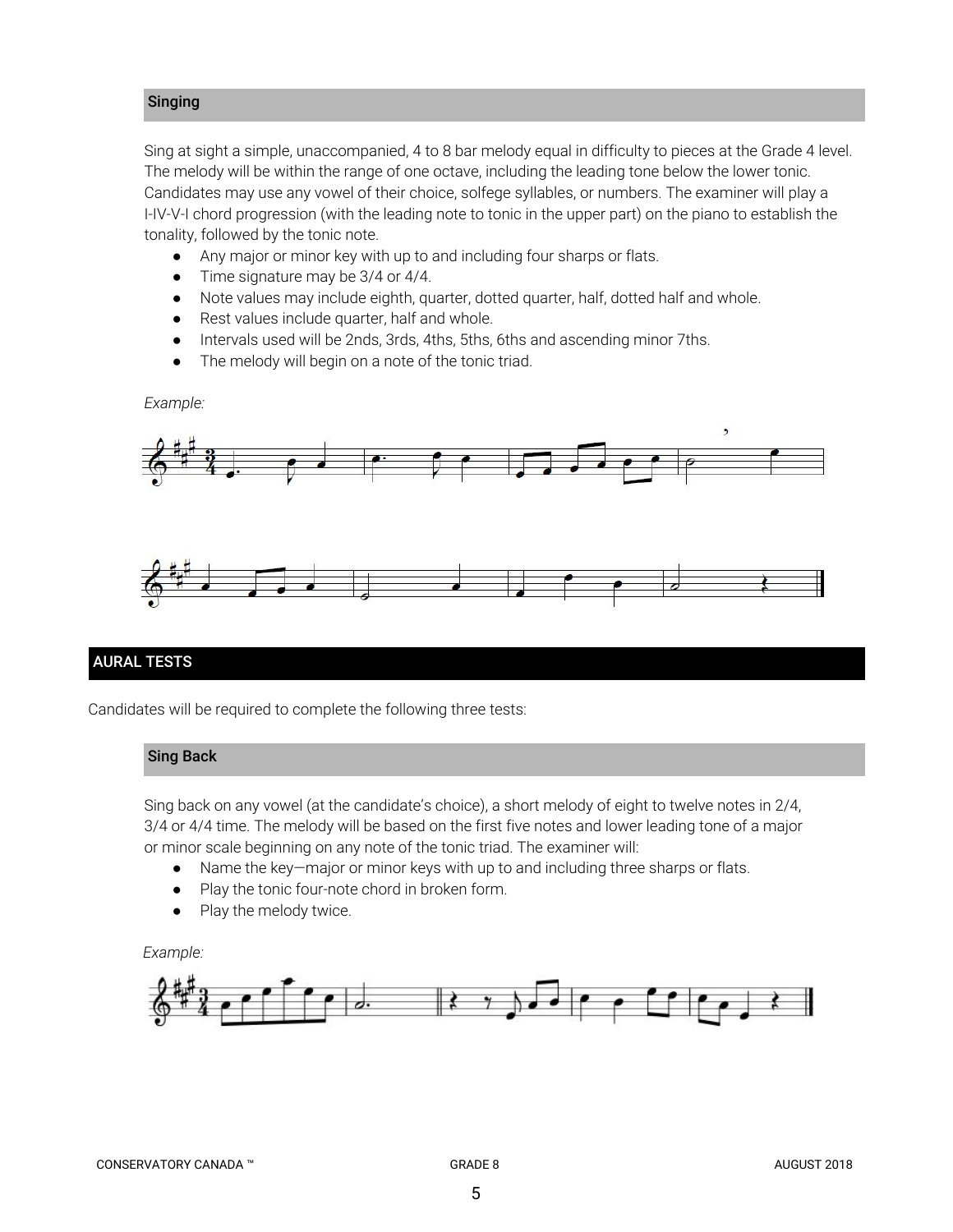#### Chord Identification

Identify the following chords after being played once by the examiner.

● All chords will be played in solid form.

| Chord            | <b>Inversion</b> | <b>Position</b> |
|------------------|------------------|-----------------|
| Major triad      | Root             | Close           |
| Minor triad      | Root             | Close           |
| Augmented triad  | Root             | Close           |
| Diminished triad | Root             | Close           |
| Dominant 7th     | Root             | Close           |
| Diminished 7th   | Root             | Close           |

## Interval Identification

Identify or sing any of the following intervals.

- If identifying, the intervals will be played once, in broken form, by the examiner.
- If singing, the examiner will provide a starting note.

| Ascending   | <b>Descending</b> |
|-------------|-------------------|
| minor 2nd   |                   |
| major 2nd   |                   |
| minor 3rd   | minor 3rd         |
| major 3rd   | major 3rd         |
| perfect 4th | perfect 4th       |
| perfect 5th | perfect 5th       |
| minor 6th   | minor 6th         |
| major 6th   | major 6th         |
| minor 7th   | minor 7th         |
| major 7th   | major 7th         |
| perfect 8th | perfect 8th       |

## BACKGROUND INFORMATION

Candidates must be prepared to give verbal answers to the following questions pertaining to the List pieces:

1. Without reference to the score, give the title, composer/arranger, and key of all List pieces. Students will not be expected to identify keys of modern pieces that are non-diatonic (i.e. atonal, modal, etc.).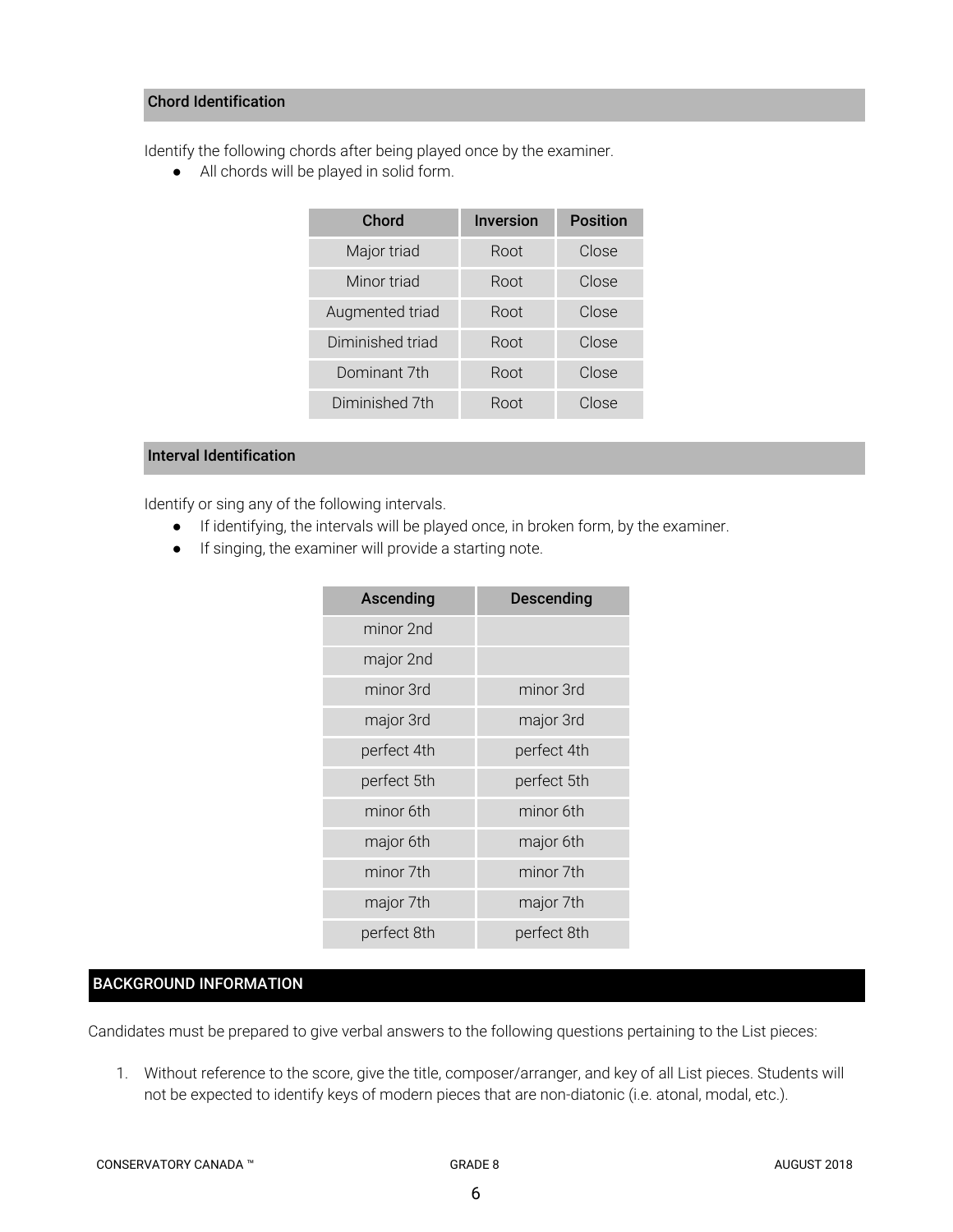- 2. Explain all signs (including clefs, time signatures, key signatures, accidentals, etc.), articulation markings (legato, staccato, accents, phrase or slur markings, etc.), dynamic markings, tempo markings, and other musical terms found in all List pieces.
- 3. Explain the meaning or significance of the title of each List piece.
- 4. Give a few relevant details about the composer of each List piece.

NOTE: Candidates taking a partial examination will be asked Background Information questions on any of the pieces *they are singing in that partial.*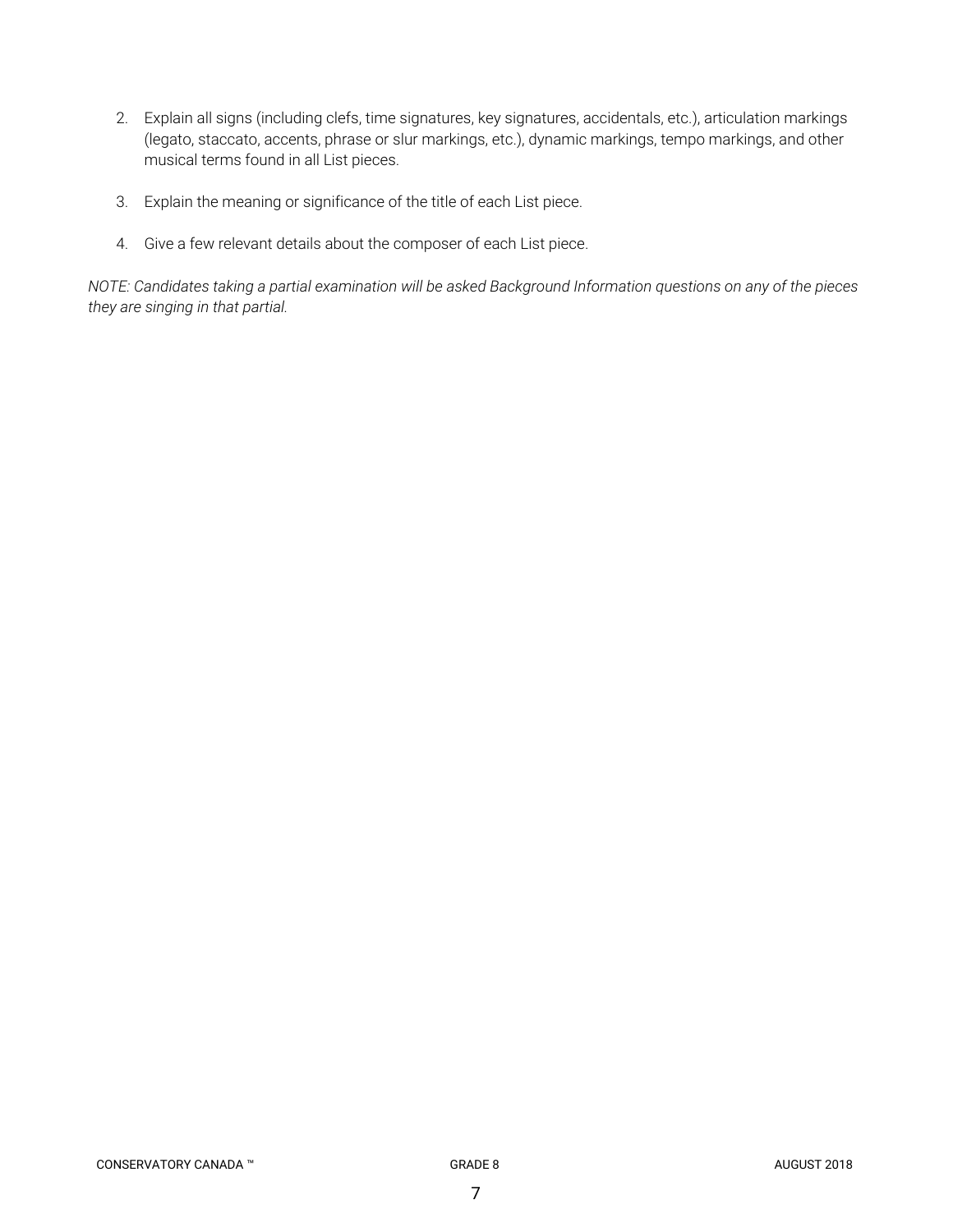## REPERTOIRE LIST

## LIST A

#### ANONYMOUS (15TH CENTURY)

● L'amour de Moi *(First Book of Bass/Baritone Solos)*

## ARNE, T.

- O Come, O Come My Dearest
- Under the Greenwood Tree
- When Daisies Pied

#### BACH, J.S.

*Cantata No. 21*

● Seufzer, Tranen, Kummer, Noth (tenor)

*Cantata No. 140*

● Zion hort die Wachter singen (soprano)

#### CACCINI, G.

- Amarilli, mia bella
- Ave Maria

#### CAMPRA, A.

● Charmant Papillon *(First Book of Soprano Solos II)*

#### CARISSIMI, G.

● Non Posso Vivere

#### CESTI, M.A.

● Intorno al idol mio *(First Book of Soprano Solos II)*

#### DOWLAND, J.

- A Shepherd in a Shade
- Flow My Tears
- Who ever thinks or hope of Love

#### FORD, T.

- Come Phyllis
- Faire, Sweet, Cruell

#### GREENE, M.

● O Praise the Lord

#### HANDEL, G.F.

*Agrippina*

● Bel Piacere

#### *L'Allegro*

- Come and Trip It
- Let Me Wander Not Unseen/Or Let the Merry Bells

#### *Sosarme*

● Rasserena, O Madre: Rend'il Sereno Al Ciglio

## *Susanna*

● Beneath the Cypress Gloomy Shade

#### HAYDN, F.J.

- A Pastorale Song
- Ein Kleines Haus
- Liebes Mädchen, hör mir zu
- My Mother Bids Me Bind My Hair
- The Sailor's Song

#### JONES, R.

● Go To Bed, Sweet Muse

#### LINLEY, T.

● Oh, Bid Your Faithful Ariel Fly

#### LULLY, J.B.

- Au clair de lune
- Bois Epais *(First Book of Bass/Baritone Solos)*

#### MONTEVERDI, C.

● Lasciatemi Morire *(26 Italian Songs & Arias)*

#### MORLEY, T.

- Sweet Nymph, Come to thy Lover
- When Lo! By Break of Morning

#### MOZART, W.A.

- Gesellenreise
- Oiseau, si Tous les Ans
- Warnung

## PARISOTTI, A.

● Se Tu M'Ami

#### PERGOLESI, G.B.

● Se Tu M'Ami, Se Sospiri

#### PURCELL, H.

- I Attempt From Love's Sickness to fly
- I'll Sail Upon the Dog Star
- If Music Be the Food of Love
- Sylvia, now your scorn

#### SCARLATTI, A.

- Cara e Dolce
- Le Violette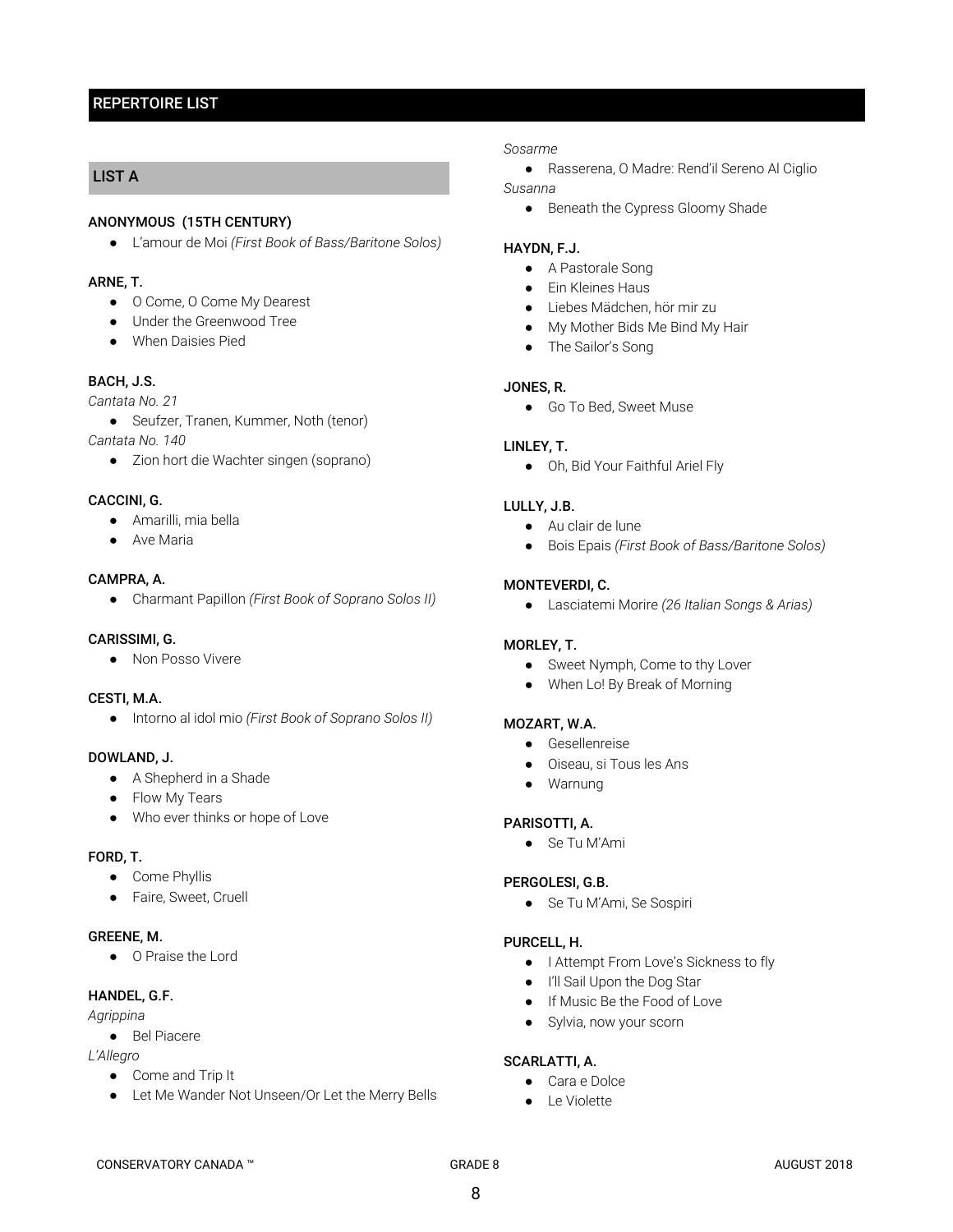● Se Florindo e Fedele

#### TORELLI, G.

● Tu Lo Sai

#### VIVALDI, A.

● O di tua man mi svena

## WELDON, J.

● The Wakeful Nightingale

## FOLK SONGS

## AKIKO & KINNEY (ARR.)

● My Lagan Love

## ARCH, G. (ARR. KENNEDY-FRASER)

● An Eriskay Love Lilt

## BRITTEN, B. (ARR.)

- The Ploughboy
- The Salley Gardens

## COPLAND, A. (ARR.)

● The Boatman's Dance

## HUGHES, H. (ARR.)

- Ballynure Ballad
- O Men From the Fields
- She Moved Through the Fair

## NILES, J.J. (ARR.)

● Black is the Colour of My True Love's Hair

## \*RIDOUT, G. (ARR.)

*Folk Songs of Eastern Canada*

- J'ai Cueilli la Belle Rose
- She's Like the Swallow
- I'll Give My Love an Apple
- Ah! Si Mon Moine Voulait Danser

## LIST B

#### BELLINI, V.

● La Farfalletta

## BRAHMS, J.

- Bei dir sind meine Gedanken
- Der Gang zum Liebchen
- Juchhe!

## CHAMINADE, C.

● Si J'étais Jardinier Des Cieux

## DONAUDY, S.

● Spirate pur spirate *(Second Book of Tenor Solos)*

## FAURE, G.

- Au Bord de L'eau
- Les Berceaux
- Lydia
- Mai

## FRANCK, C.

● Panis Angelicus

## FRANZ, R.

● Waldfahrt

## GOUNOD, C.

● Serenade

## GRIEG, E.

● My Johann

## LANG, J.

● Ich gab den Schicksal dich zurück

## LISZT, F.

● Du Bist Wie Eine Blume *(First Book of Bass/Baritone Solos)*

## MASSENET, J.

● Ouvres tes Yeux Bleus *(Second Book of Tenor Solos)*

## MENDELSSOHN, F.

- Ferne
- Frage
- Maienlied

## SCHUBERT, F.

- Adieu
- An Den Mond
- An die Nachtigall
- Das Rosenband
- Der Schmetterling
- Geheimes
- Im Abendrot
- Litanei
- Romanze (Rosamunde)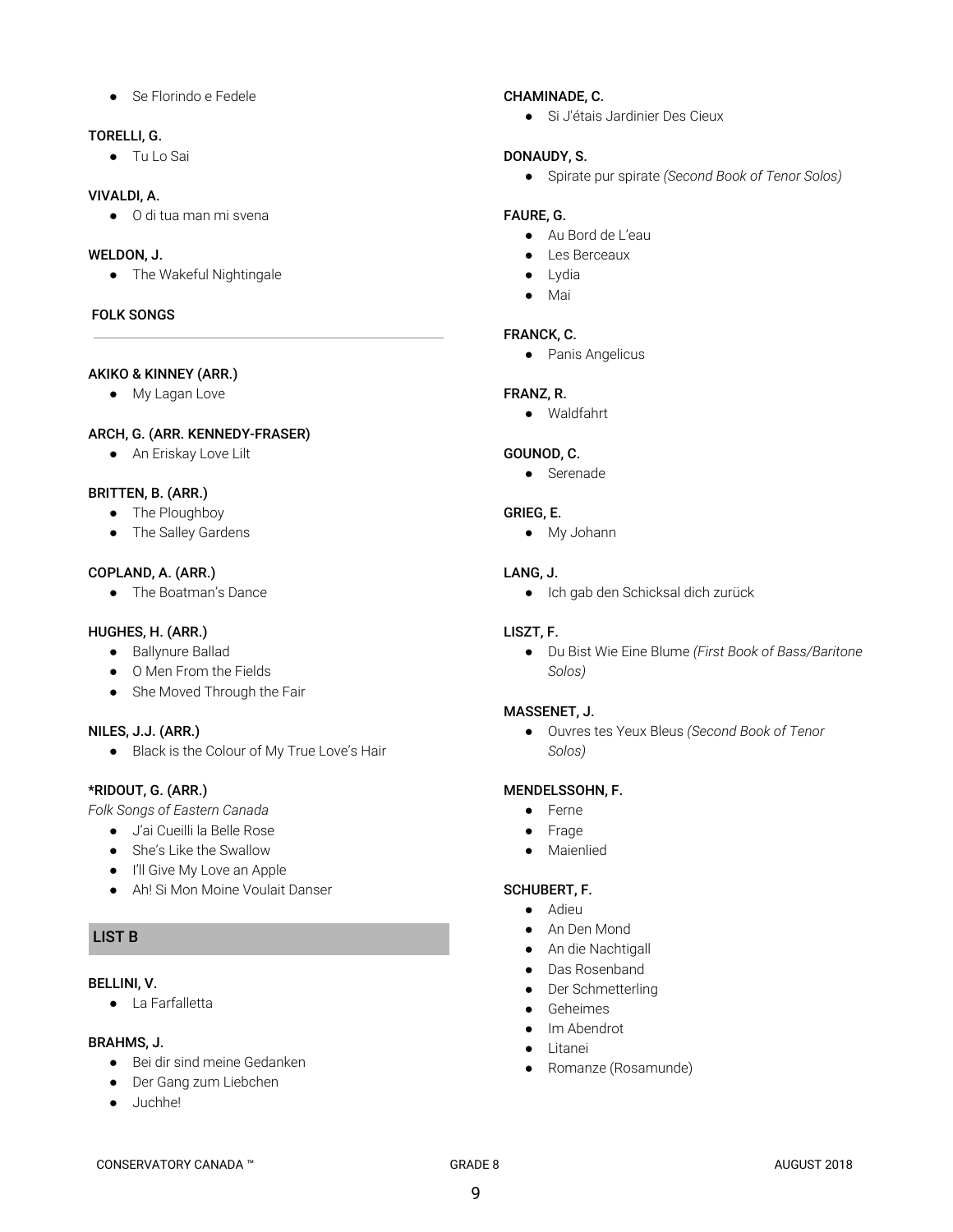#### SCHUMANN, R.

- An den Sonnenschein
- Die Stille
- Du Bist Wie Eine Blume
- Jasminenstrauch
- Schneeglöckchen
- Volksliedchen
- Was will die einsame Thrane?

#### TOSTI, F.P.

● Pour Un Baiser

#### WOLF, H.

● Der Musikant

## LIST C

#### BARBER, S.

- A Nun Takes the Veil
- The Crucifixion
- The Daisies

#### BECK, J.N.

● Song of Devotion

#### BOWLES, P.

● Heavenly Grass

#### BRITTEN, B.

- Down by the Salley Gardens (arr.)
- Wee Willie

## CHAMINADE, C.

● Si J'étais Jardinier des Cieux

## DELIUS, F.

- The Homeward Way
- Twilight Fancies

#### DUKE, J.

● Bells in the Rain

#### ELGAR, E.

● Speak, Music

## FRYER, H.

● The Virgin's Cradle Hymn (in Latin)

#### GERMAN, E.

● Rolling Down to Rio *(First Book of Bass/Baritone Solos)*

#### GLEESON, H.

● The Merry Minstrels

#### HEAD, M.

- A Summer Idyll
- When I Think upon the Maidens
- *Over the Rim of the Moon*
	- Choose ONE

#### HOLST, G.

● The Heart Worships

#### IRELAND, J.

- If There Were Dreams To Sell
- *The Land of Lost Content*
	- What art thou thinking of?

#### KINGSFORD, C.

● Down Harley Street *(First Book of Bass/Baritone Solos)*

#### \*MACNUTT, W.

● Take me to a Green Isle

## NILES, J.J.

● The Lass from the Low Countree

#### PARRY, C.H.H.

● A Spring Song

## POULENC, F.

- *Le Bestiaire*
	- Choose TWO

#### QUILTER, R.

- Go Lovely Rose
- Now Sleeps the Crimson Petal
- O Mistress Mine
- Weep You No More, Sad Fountains

#### RAVEL, M.

● Quel galant m'est comparable

#### \*SMITH, L.

*5 Songs*

● Laughing Song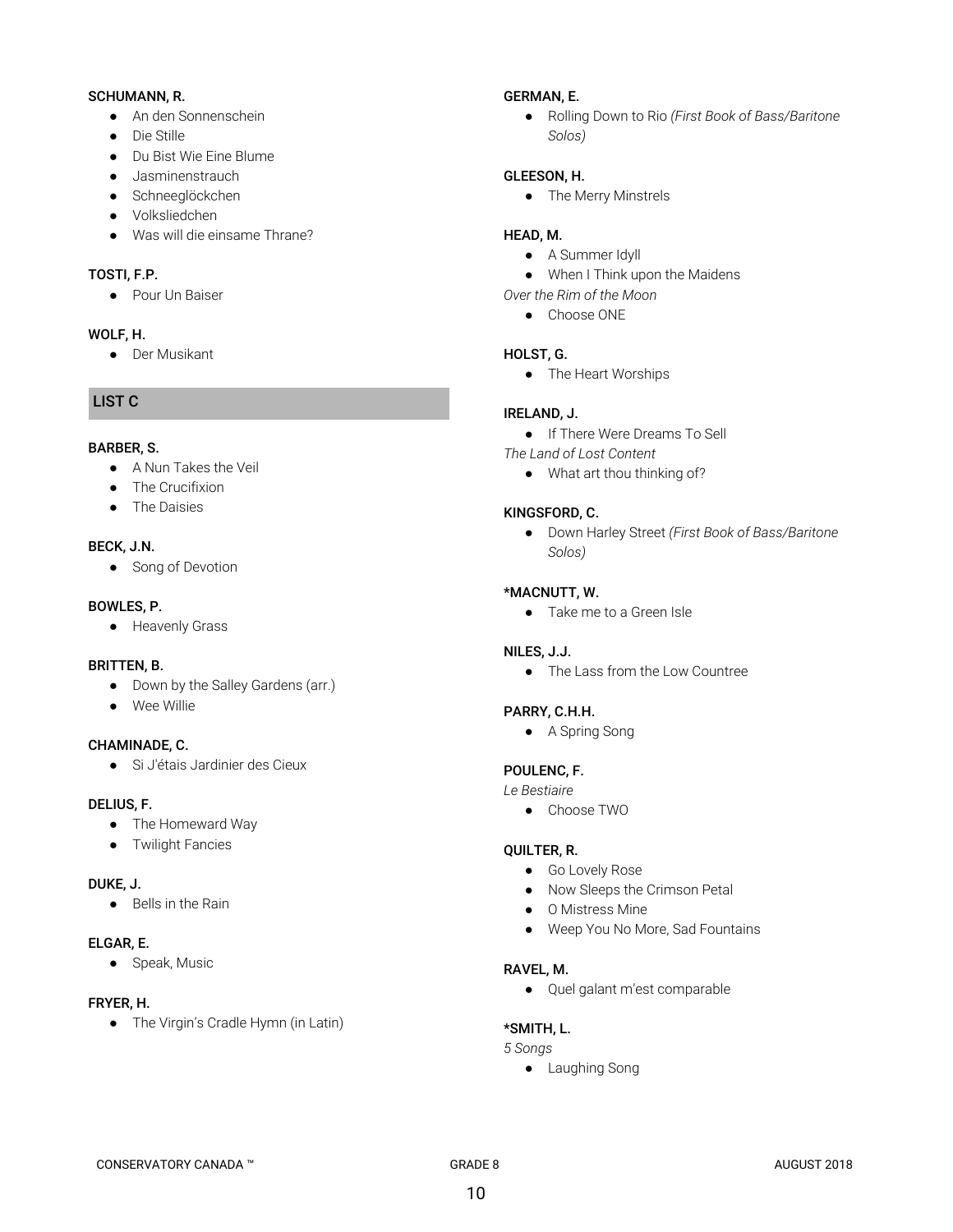#### \*SPENCER, M.

● June Magic

#### STANFORD, C.V.

● Drake's Drum

## THIMAN, E.

- Jesus the Very Thought of Thee
- The God of Love My Shepherd Is

#### WARLOCK, P.

● Rest Sweet Nymphs

#### LIST D

#### \*ARCHER, V.

● In Just Spring

#### \*AYRE, I.

● The Dumbell Rag

#### \*BECKWITH, J.

*5 Lyrics of the Tang Dynasty*

- On a Rainy Night
- Parting at a Wine Shop

#### \*CARDY, P.

*Songs for Hobble-de-hoys and Giggle-de-she's*

● Lullaby

#### \*CARRIERE, B.

● O Mistress Mine

#### COPLAND, A.

● The Boatman's Dance

#### \*CRAWLEY, C.

● Indian Summer

#### \*DALEY, E.

● And God Shall Wipe Away All Tears

#### \*DAVENPORT, G.

● Cool and Silent Is the Lake

#### \*DUNCAN, M.H.

● Severance

## \*FLEMING, R.

● The Night

## \*FORSYTHE, M.

● Chanson du petit Cordonnier

#### HUNDLEY, R.

● Moonlight's Watermelon

#### \*JANES, K. & STINSON, J.

*Penny Songs*

- Charlotte
- Elizabeth Loves Alexander
- Rock-a-while

#### \*KASEMETS, U.

● A Widow Bird sate Mourning

- *Three Miniatures*
	- $\bullet$  No. 1
	- No. 3

#### KINGSLEY, H.

● The Green Dog

#### \*MACNUTT, W.

● Take Me To A Green Isle

#### \*MCAVOY, R.

● Sigh No More, Ladies

#### \*MORAWETZ, O.

● Cradle Song

#### \*MURRAY, B.

● Now Close the Windows

#### RICH, G.

● American Lullaby *(First Book of Mezzo-Soprano Songs)*

#### ROREM, N.

- Early in the Morning
- Memory
- Spring and Fall

#### TREHARNE, B.

● Corals

# LIST E (MUSICAL THEATRE)

## BERLIN, I.

*Easter Parade*

● Steppin' Out With My Baby